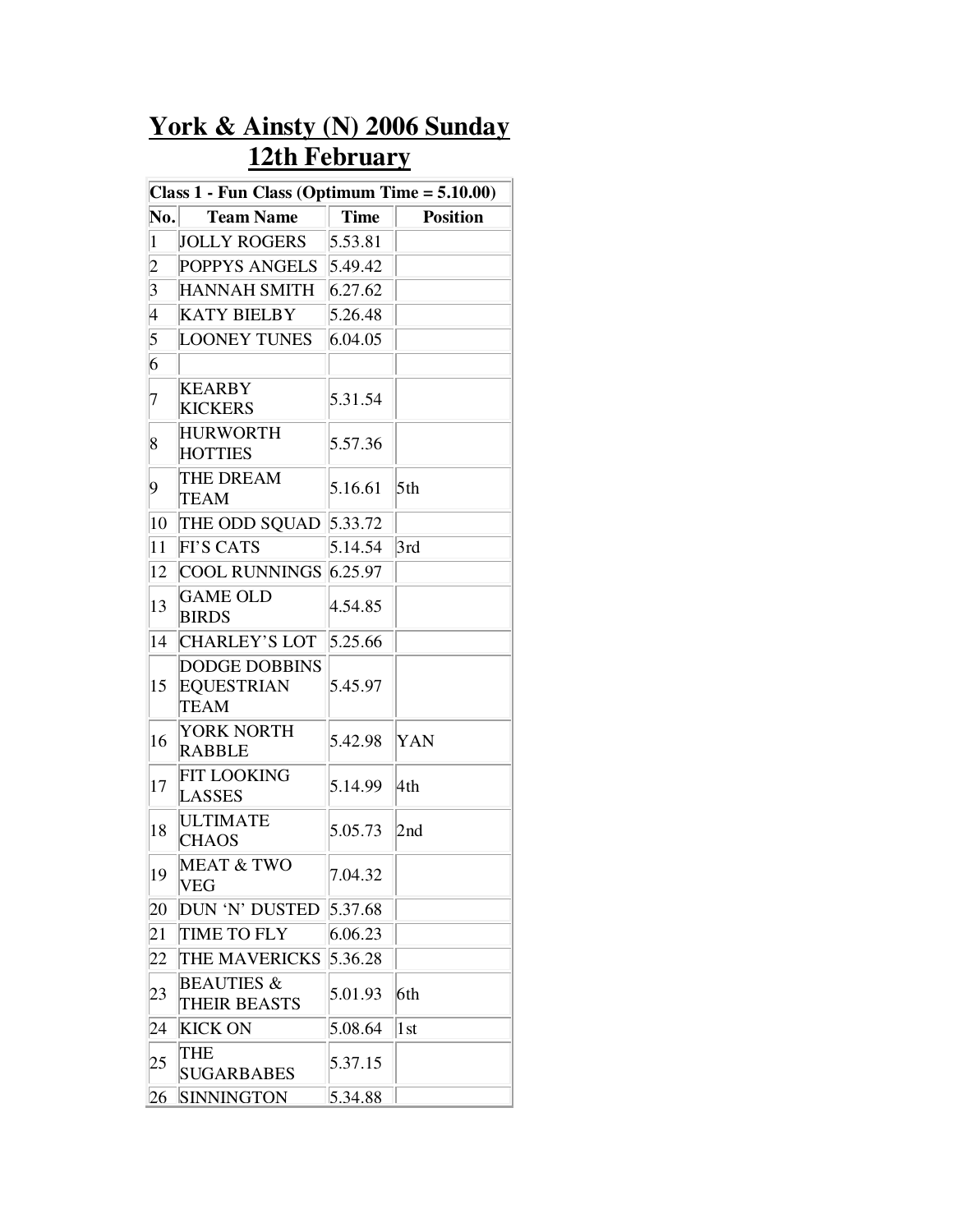|    | <b>BABES</b>                        |         |  |
|----|-------------------------------------|---------|--|
| 27 | GOING, GOING<br><b>NEARLY THERE</b> | 4.40.31 |  |
| 28 | <b>KLASS ACT</b>                    | 5.26.72 |  |
| 29 | NORFOLK 'N'<br><b>CHANCE</b>        | 5.21.85 |  |
| 30 | RASTABLASTERS 4.51.97               |         |  |
| 31 | <b>B &amp; BMH LADIES</b>           | 5.40.88 |  |
| 32 | <b>MOODY MARES</b>                  | 5.35.56 |  |
| 33 | 3 QUEENS & A<br><b>JACKS</b>        | 6.06.26 |  |
|    | Best Grey - Helen<br>Lister         |         |  |